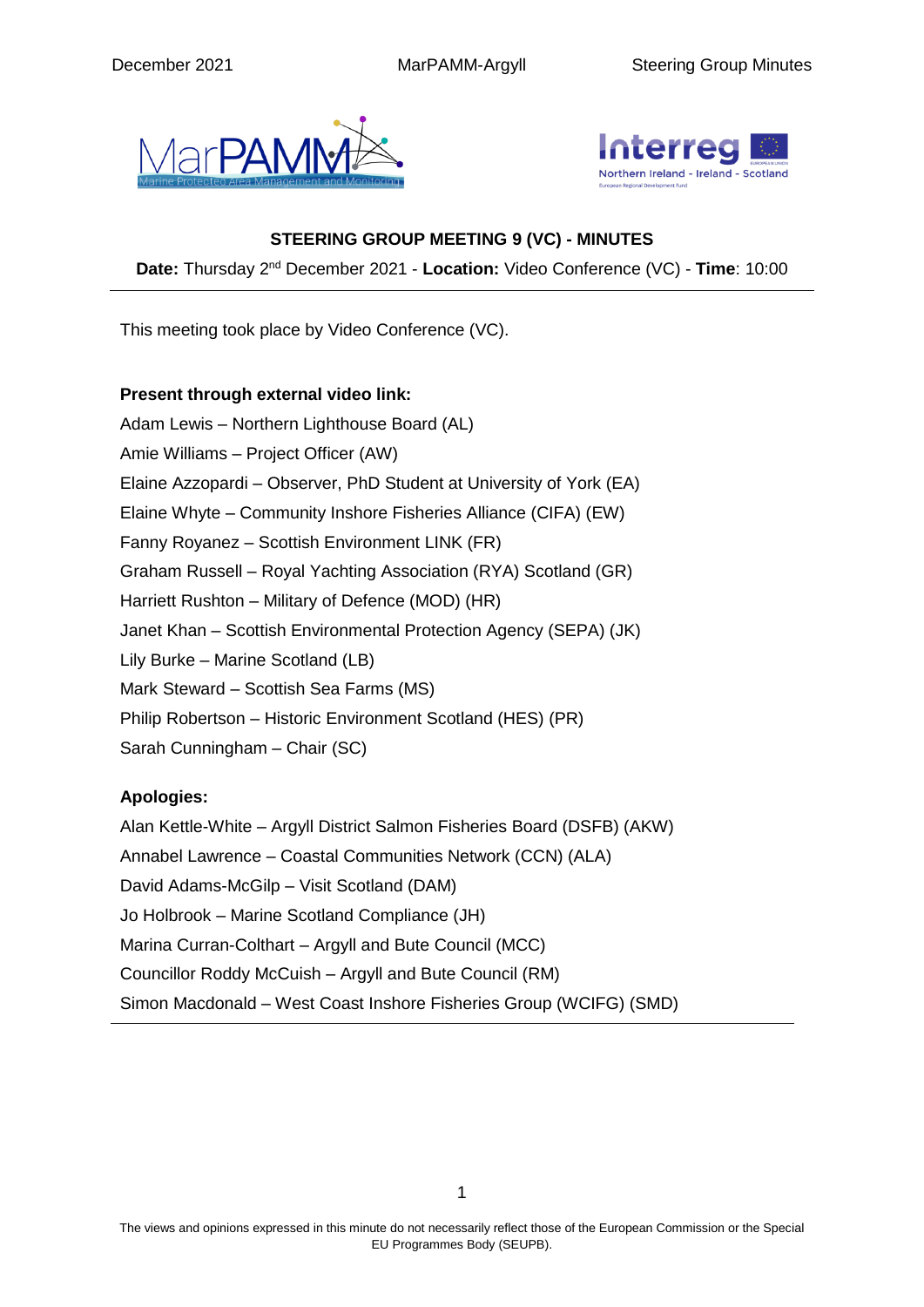## **1. Welcome and apologies**

SC welcomed the Steering Group (SG) and apologies were given.

## **2. Confirmation of minutes from meeting 8**

SC asked the SG if anyone had any comments about the draft minutes from meeting 8. The minutes were approved and will now be posted on the MarPAMM website.

**ACTION POINT**: AW to request that SAMS publish the confirmed minutes from meeting 8 and the draft minutes from meeting 9 onto the MarPAMM website.

## **3. Defining the strategic objectives for the MPAs in Argyll**

Following on from the last meeting the strategic objectives have been developed into a draft set of objectives for the MPAs in Argyll based on feedback from SG meeting 8 and further discussions with stakeholders. Each draft objective was discussed in turn in an attempt to have an approved set of objectives*.* A full list of the draft objectives discussed can be found in **Appendix 2**. Small changes will be made to the wording of some objectives based on feedback from the SG.

**ACTION POINT**: AW and SC to make changes to some of the wording of the objectives to reflect feedback from SG.

## **4. Activity 1: Exploring recommendations**

AW talked the SG through the Conceptboard activity. The activity was a brainstorming exercise and involved taking each of the 17 objectives in turn and highlighting

- any existing measures/processes/work or projects that currently help to achieve the objective;
- any further (new) actions that are needed in order to help achieve or fully achieve the objective;
- any indicators that would help measure the success of the actions.

An example board from the activity can be found in **Appendix 3**. All brainstorming boards will be published once SG members who weren't able to make the meeting have had the opportunity to add any additional comments. AW and SC will then review each objective's board and produce a draft list of recommendations/actions.

The views and opinions expressed in this minute do not necessarily reflect those of the European Commission or the Special EU Programmes Body (SEUPB).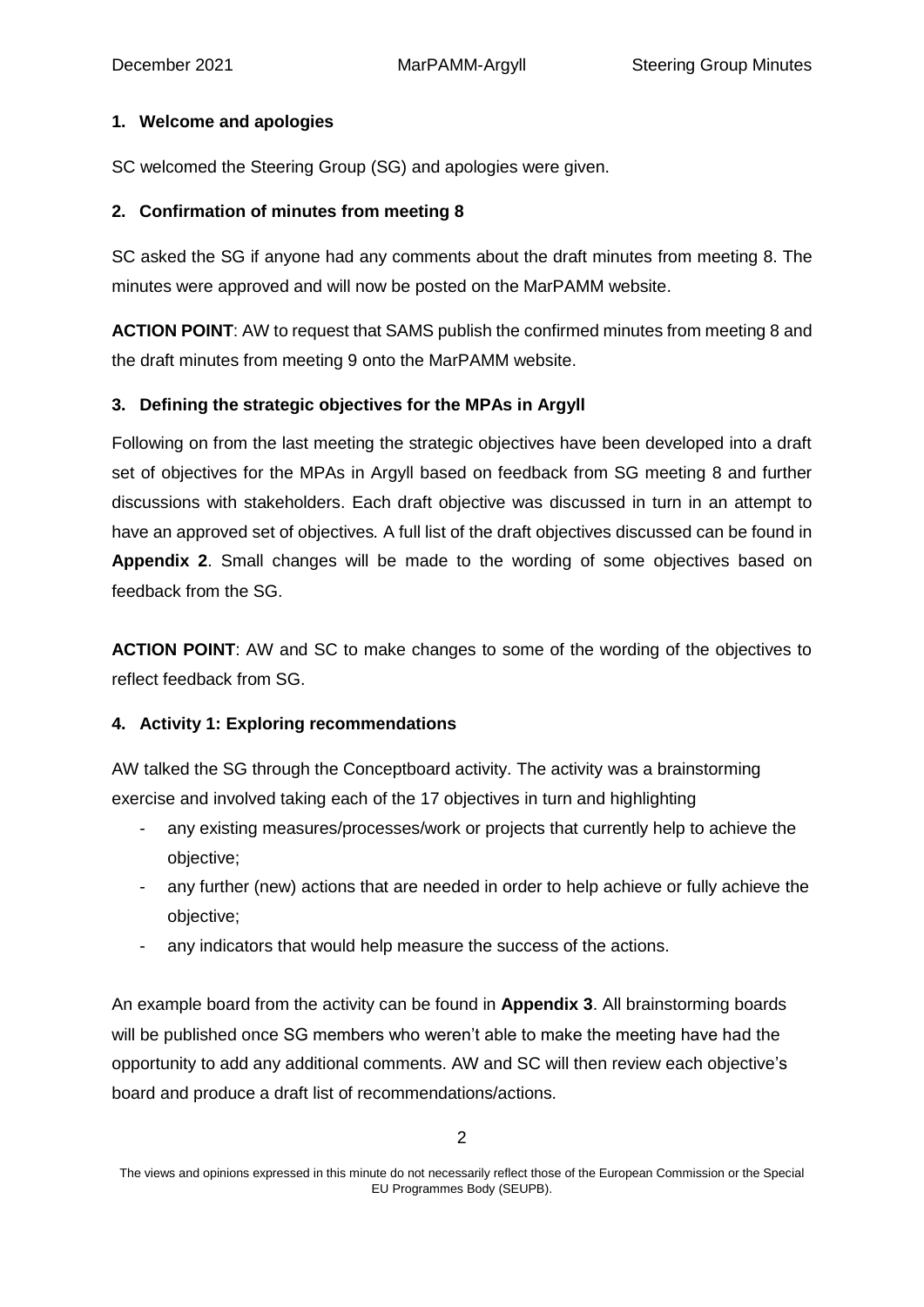**ACTION POINT** - AW and SC to review each objective's board and produce a draft list of recommendations/actions and distribute this to the SG before Christmas.

# **5. Presentation 1: Project Updates**

AW said that each of the projects that are scoped into the MarPAMM-Argyll project are still on-going and progressing in the background. A list of the projects can be found below.

- Argyll and Bute Council Guidance
- $NLB$  infrastructure complete.
- Understanding fisheries management paper
- MPA Aware
- Experience Builder complete. A link to the app will be sent around to the SG so they can provide feedback before it is officially launched in January 2022.
- MPA information leaflet the front cover has been redesigned and a vanity link is being created for the experience builder (above) to put on the leaflet before printing. This will complement the experience builder launch in January 2022.
- MPA Animation Video This will be created as a tool to further communicate about the MPAs in Argyll but also to bring the benefits realisation work into the conversation. This will also be completed in January 2022.

**ACTION POINT** – AW to distribute the link to the experience builder to the SG once available for comment.

**ACTION POINT** – SG to review the experience builder and provide any feedback to AW.

## **6. Project Officer's other tasks between now and the next meeting**

- AW will organise a meeting for January 2022 for the SG to agree the objectives and recommendations for the MPAs in Argyll prior to public consultation in February.
- AW will begin to think about how the consultation might be approached.
- AW and SC will start forward thinking about the legacy of the project and how some of the recommendations might be implemented after the project ends in September 2022.

**ACTION POINT** - AW to organise next SG meeting for January 2022.

The views and opinions expressed in this minute do not necessarily reflect those of the European Commission or the Special EU Programmes Body (SEUPB).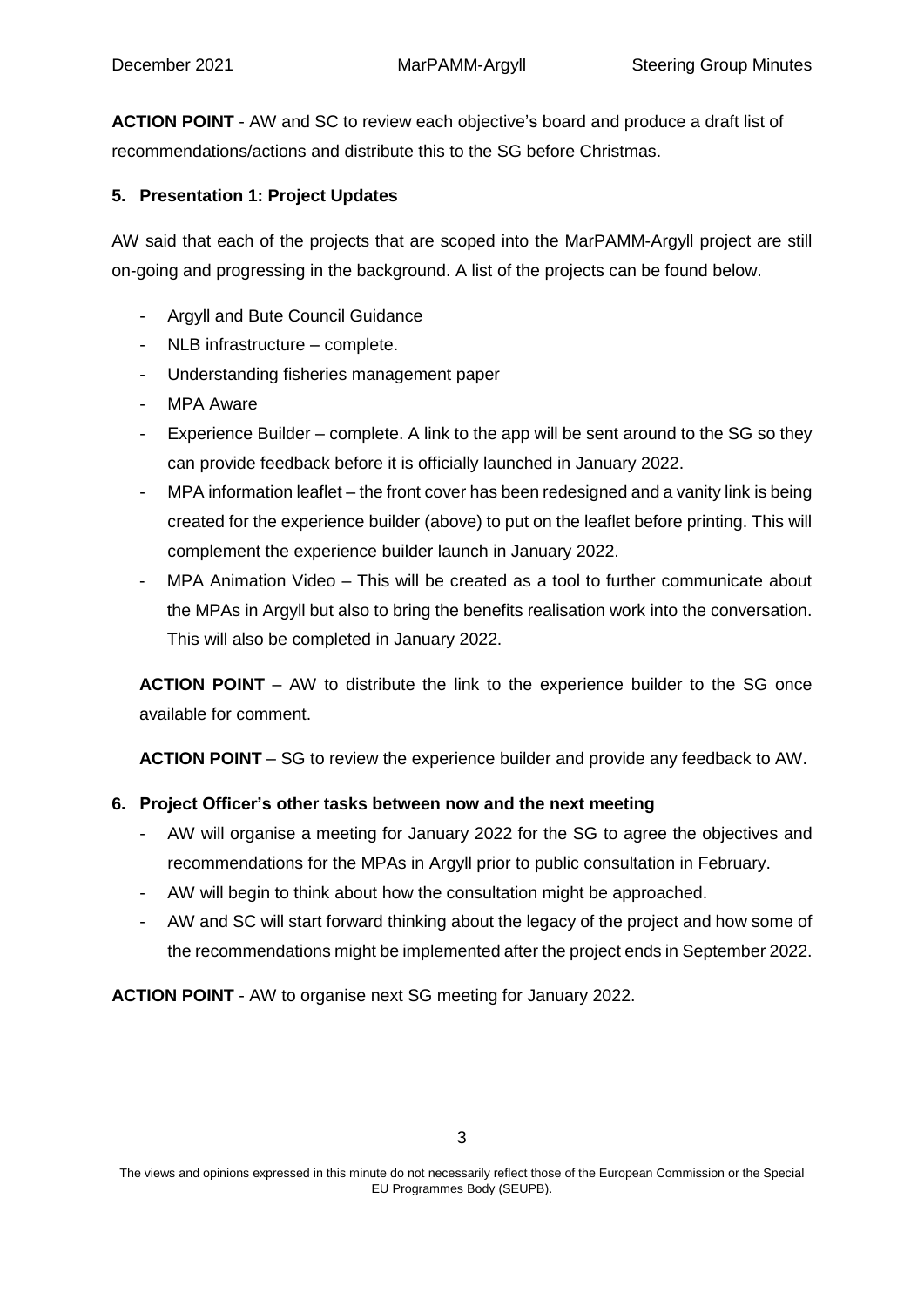

**Figure 1.** Where we are in the revised project timeline for 2021/2022.

#### **7. AOB**

- No other business was raised.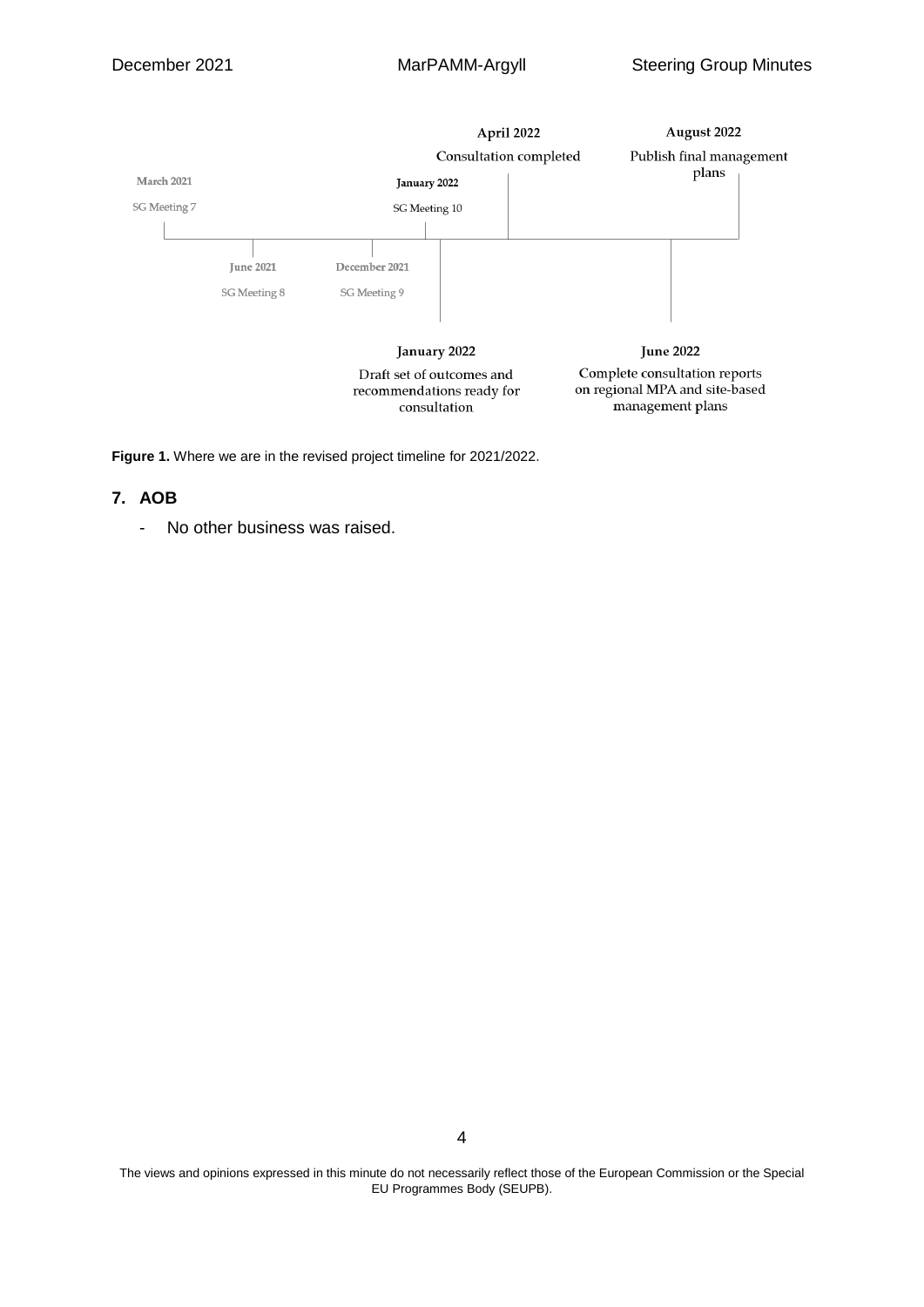# **8. Summary of Action Points**

| <b>Action Points</b>                                                                                                             | <b>Person</b> |
|----------------------------------------------------------------------------------------------------------------------------------|---------------|
| Request that SAMS publish the confirmed minutes from meeting 8 and the draft<br>minutes from meeting 9 onto the MarPAMM website. |               |
| Make changes to some of the wording of the objectives to reflect feedback from<br>SG.                                            |               |
| Review each objective's board and produce draft list of<br>recommendations/actions and distribute to the SG before Christmas.    | AW &<br>SC    |
| Distribute the link to the experience builder to the SG once available for<br>comment.                                           | AW            |
| Review the experience builder and provide any feedback to AW.                                                                    | ALL           |
| Organise next SG meeting for January 2022.                                                                                       |               |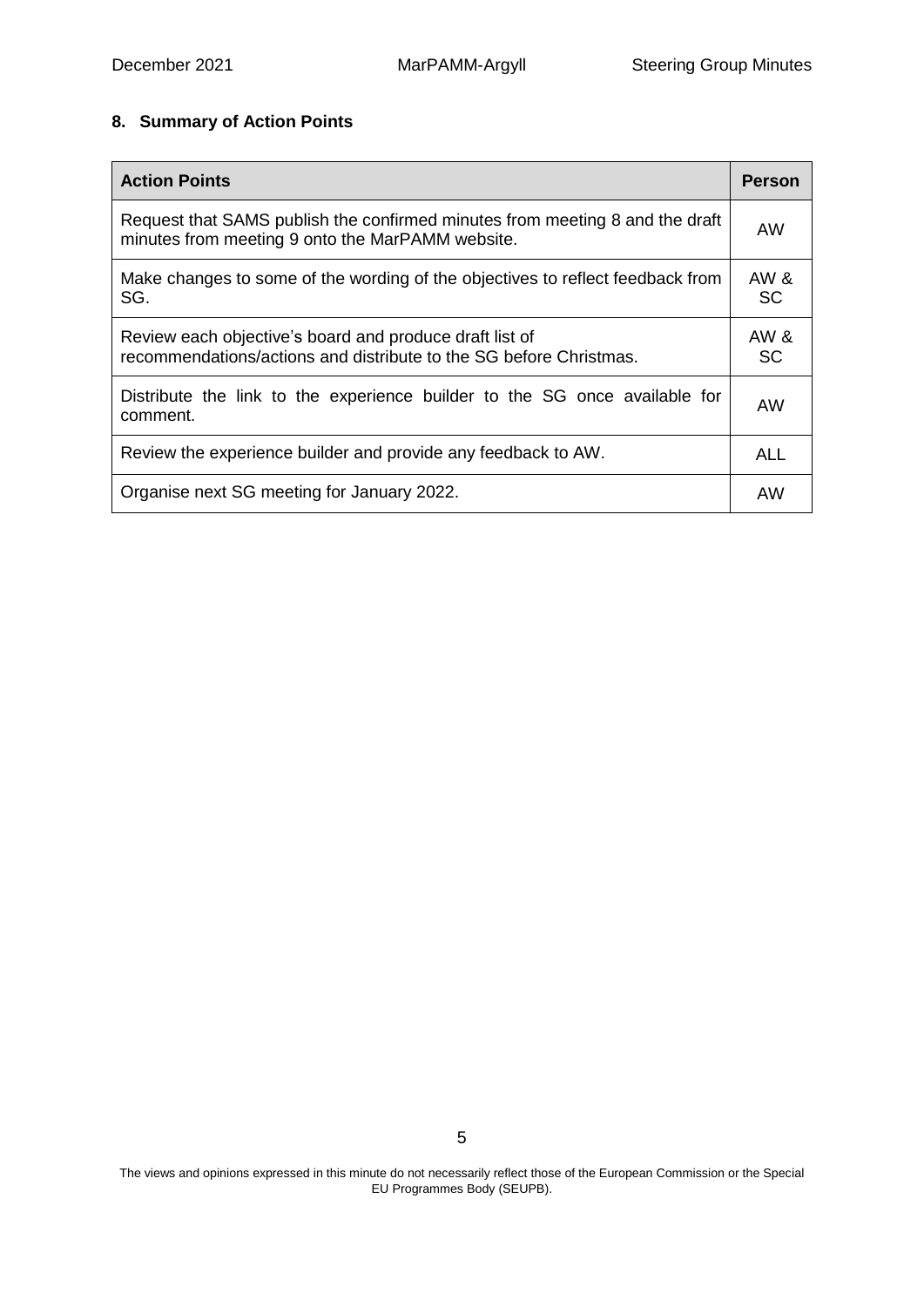# **Appendix 1 – Summary of action points from meeting 8**

| <b>Action Points</b>                                                                                                                                               | <b>Person</b> |                                               |
|--------------------------------------------------------------------------------------------------------------------------------------------------------------------|---------------|-----------------------------------------------|
| Request that SAMS publish the confirmed<br>minutes from meeting 7 and the draft<br>minutes from meeting 8 onto the<br>MarPAMM website.                             | AW            | On going                                      |
| Continue to consult with the SG and other<br>stakeholders between now and<br>September in order to prepare a draft set<br>of objectives ahead of the next meeting. | AW/ALL        | <b>Completed</b>                              |
| Continue to work on the experience<br>builder and make additional changes<br>suggested by the SG.                                                                  | AW            | <b>Completed</b><br>Published December 2021.  |
| Finish benefits realisation infographic and<br>disseminate to SG.                                                                                                  | AW            | <b>Completed</b><br>Published September 2021. |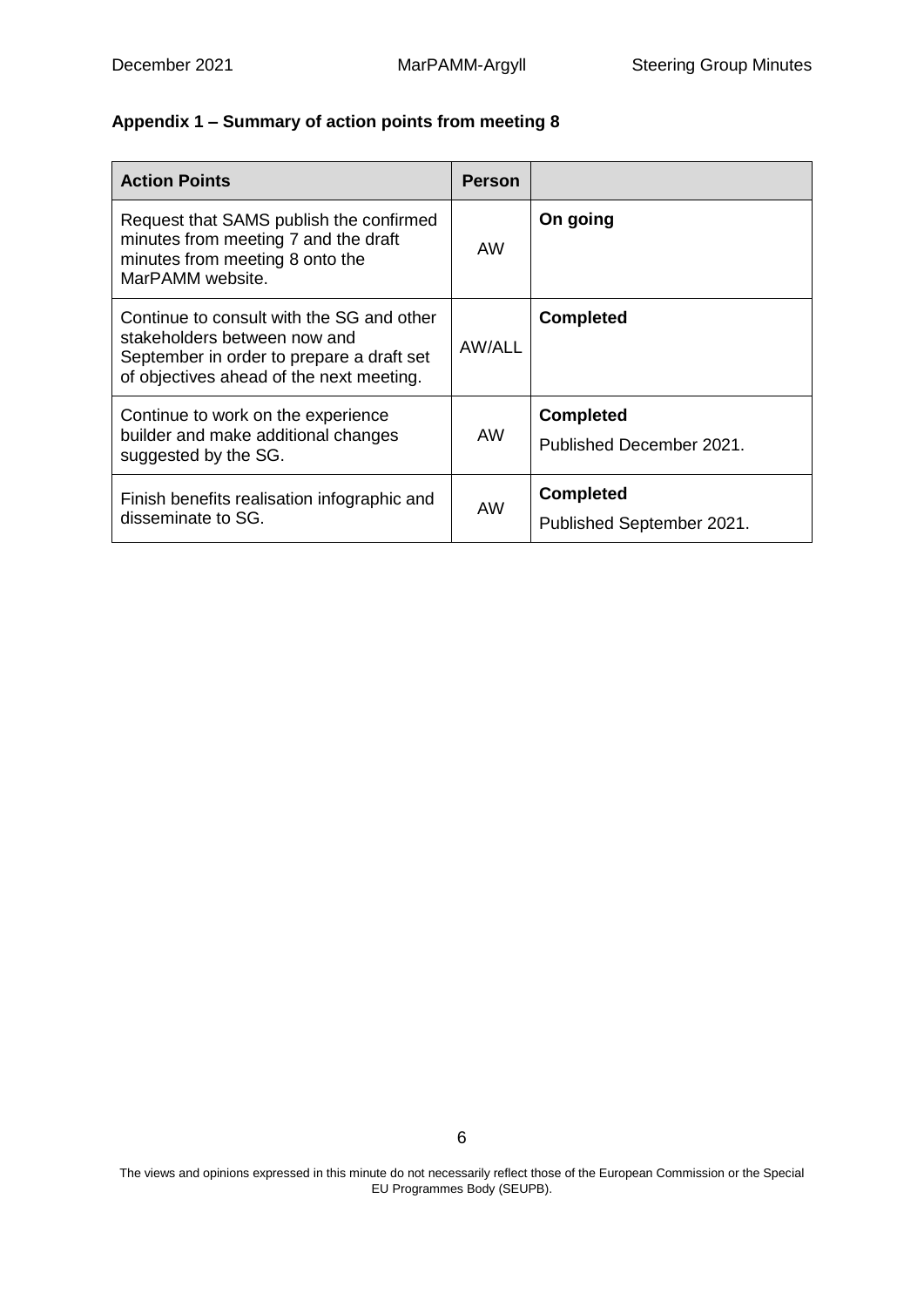## **Appendix 2 – Summary of draft objectives discussed in meeting 9.**

## **Objective topic 1: Biodiversity and Climate Change**

- i) Achieve the conservation objectives set for the MPAs in the Argyll Marine Region.
- ii) Contribute towards Scotland achieving international commitments, conventions and agreements.
- iii) Maintain and enhance the biodiversity in Argyll's MPAs helping make its sea healthy and resilient to climate change and recognise that some species and habitats may adapt and species interactions may change.
- iv) Reduce direct environmental threats to biodiversity.
- v) Support the restoration and enhancement of MPA features through community-led projects.

#### **Objective topic 2: Socioeconomics**

- i) Understand how ecosystem services provided by the MPAs in Argyll can contribute to the socioeconomics of the region (e.g. carbon sequestration, storm damage, genetic resources, health and well-being etc.).
- ii) Activities that take place within the MPAs in Argyll should be activities that are compatible with the conservation objectives and management advice set for the MPA.
- iii) Promote cooperation and provide support to businesses that are transitioning to environmentally sustainable activities that help to support the equitable use of a common resource and where the economics from such activities are retained in Argyll.

## **Objective topic 3: Knowledge, Awareness and Collaboration**

- i) Every person in Argyll and every visitor is aware of the MPA network, its purpose and the benefits of MPAs.
- ii) Help communities reconnect and celebrate their maritime and cultural heritage.
- iii) Increase awareness of marine issues (e.g. invasive species, marine litter, pollution etc.).
- iv) Build and maintain partnerships and collaboration across stakeholder groups.

## Objective Topic 4: Governance and Management

- i) Clearly define:
	- The framework for selecting, consulting, designating and managing MPAs;
	- The MPA network, including what lies in and out with the network and how they link;
	- What the roles of organisation are in the management of MPAs.
- ii) Ensure that governance arrangements are flexible, respectful and balanced so that stakeholders across the region are appropriately engaged and good working relationships are established and maintained across stakeholder groups.
- iii) Management should reviewed on a regular basis to allow for timely reaction to new evidence.

7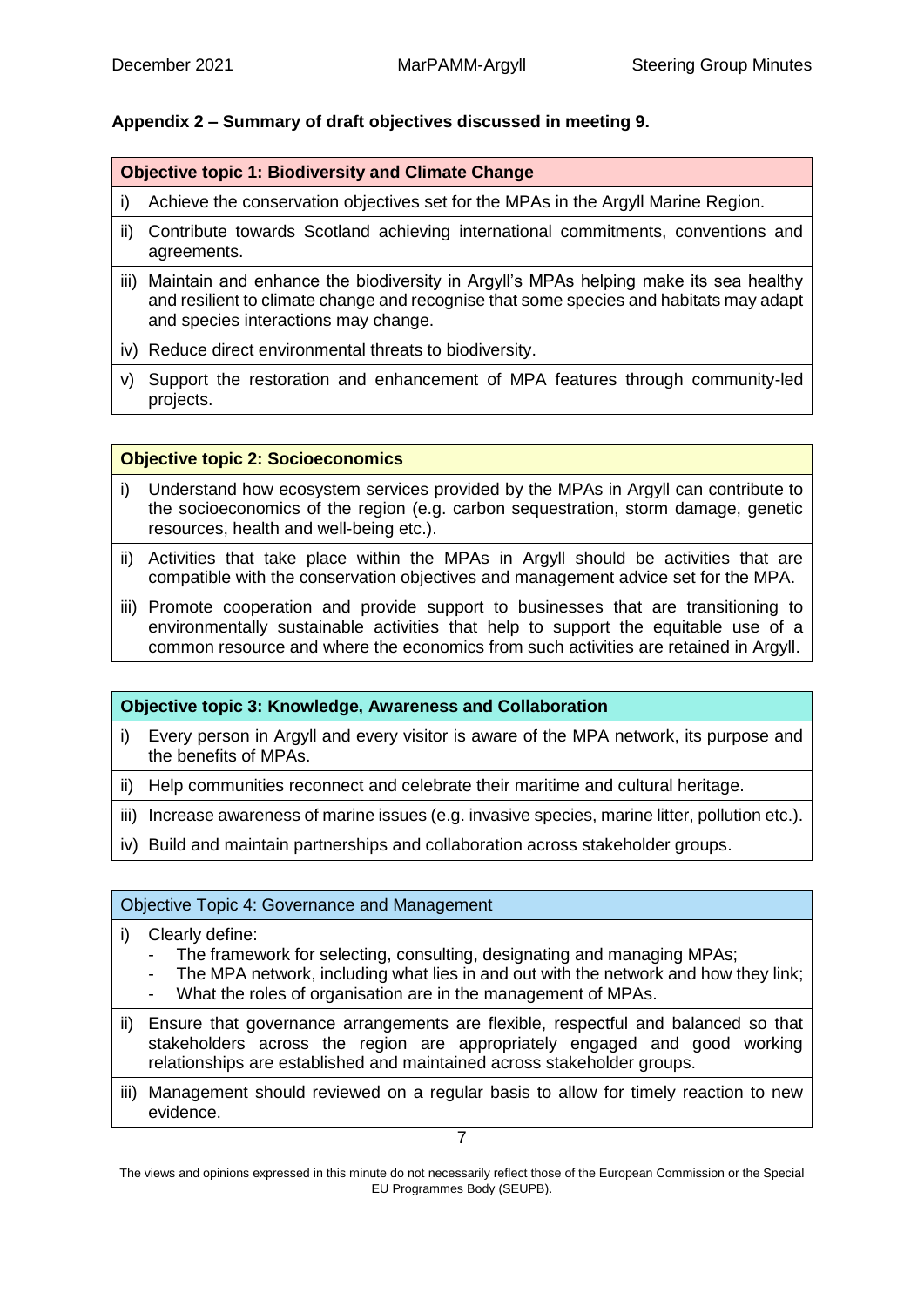- iv) To have effective compliance and adequate enforcement of management measures through a combination of resources, technology and local guardianship.
- v) Succinct monitoring of MPAs that integrates both statutory and community based monitoring.